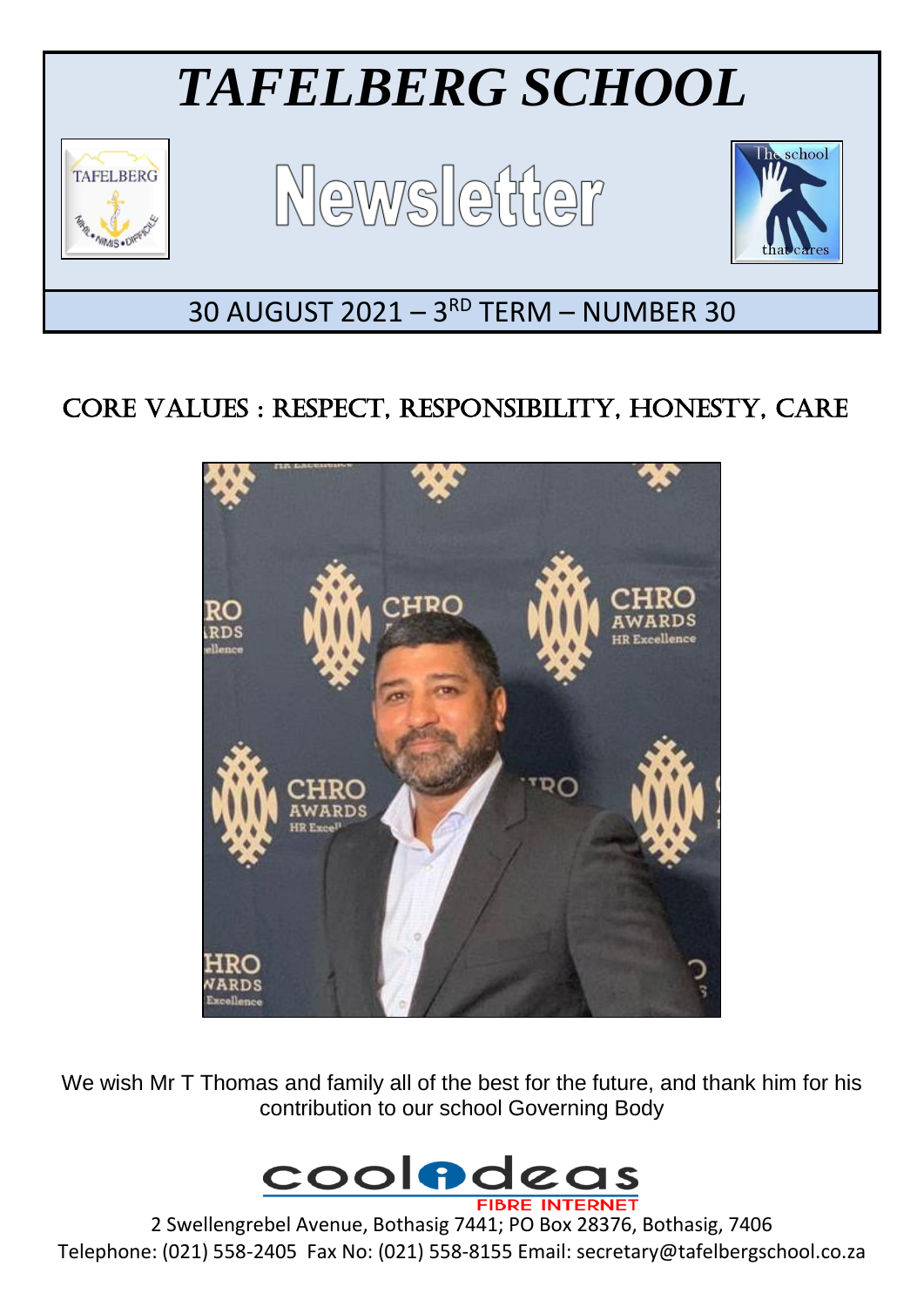Dear parent / guardian

Despite the current pandemic and depressing economic situation, I believe that if we stop and take some time, we will find so much to be thankful for. Our circumstances should never determine our dreams nor extinguish hope. We have much to be thankful for at our wonderful school, and at this time I would like to pause and consider our support and administrative staff. Often they are not that "visible" in schools because we focus mainly on teaching and learning. However, without them quietly getting on with their jobs in "the background", schools would not be functional. We thank our dedicated and hardworking administrative and support staff for the outstanding work they do every day … they are super stars. A special word of thanks to the support staff for keeping our school clean, neat and tidy … it is a pleasure to work in such a pleasant environment.

## **NB INFORMATION**



## **1. NB Dates 2021**

30 Aug **Parent-teacher meeting**: Grades 7 – 9 from 6pm to 8pm in the hall

31 Aug **Parent-teacher meeting**: Grades 10 – 12 from 6pm to 8pm in the hall

- 3 Sept *Casual Day* get your stickers now and avoid the rush
- 6-10 Sept Textbook check
- 6 Sept Grade 12 **NSC final LO** examination

9 Sept Grade 12 **CAT Common Paper**

13-29 Sept **Gr12 Matric Trial (Mock**) examination

7 Sept **Early school closing** @ 1:15

13-23 Sept Term 3 Test Series for **Grades 1 – 6**

21-29 Sept Term 3 Test Series for **Grades 7 – 11**

- 1 Oct Last day of Term 3 school closes @ 10:30
- 11 Oct School re-opens for Term 4

# **2. School fees 2021**

Tafelberg is a Section 21 fee-paying school, and the SA Schools Act thus places a duty on the SGB to collect such school fees from all parents as agreed upon at the parent AGM. The Budget and school fees for 2021 were voted on at the parent AGM on 18 November 2020. The Budget and school fee increase was tabled and accepted by unanimous parent vote at the AGM, as were certain school policies.

| <b>TIER</b>         | <b>FEE PER MONTH</b><br>$(11$ months) | <b>FEE: ANNUAL AMOUNT</b> |
|---------------------|---------------------------------------|---------------------------|
| Grade 1             | R <sub>2</sub> 100-00                 | R <sub>23</sub> 100-00    |
| 2. Grades $2 - 4$   | R <sub>2</sub> 060-00                 | R22 660-00                |
| 3. Grades $5-9$     | R1 900-00                             | R <sub>20</sub> 900-00    |
| 4. Grades $10 - 12$ | R <sub>2</sub> 060-00                 | R22 660-00                |

- First Debit Order run : 1<sup>st</sup> working day of each month
- Fees are paid over 11 months, starting January 2021 (for 2021 fees only)
- Exemptions and non-payment of fees are dealt with as per legislation and school policy
- All enquiries regarding payment of school fees and exemptions must be directed only to Mrs M Vicentini @ 021 558 2405 or [bursar@tafelbergschool.co.za](mailto:bursar@tafelbergschool.co.za)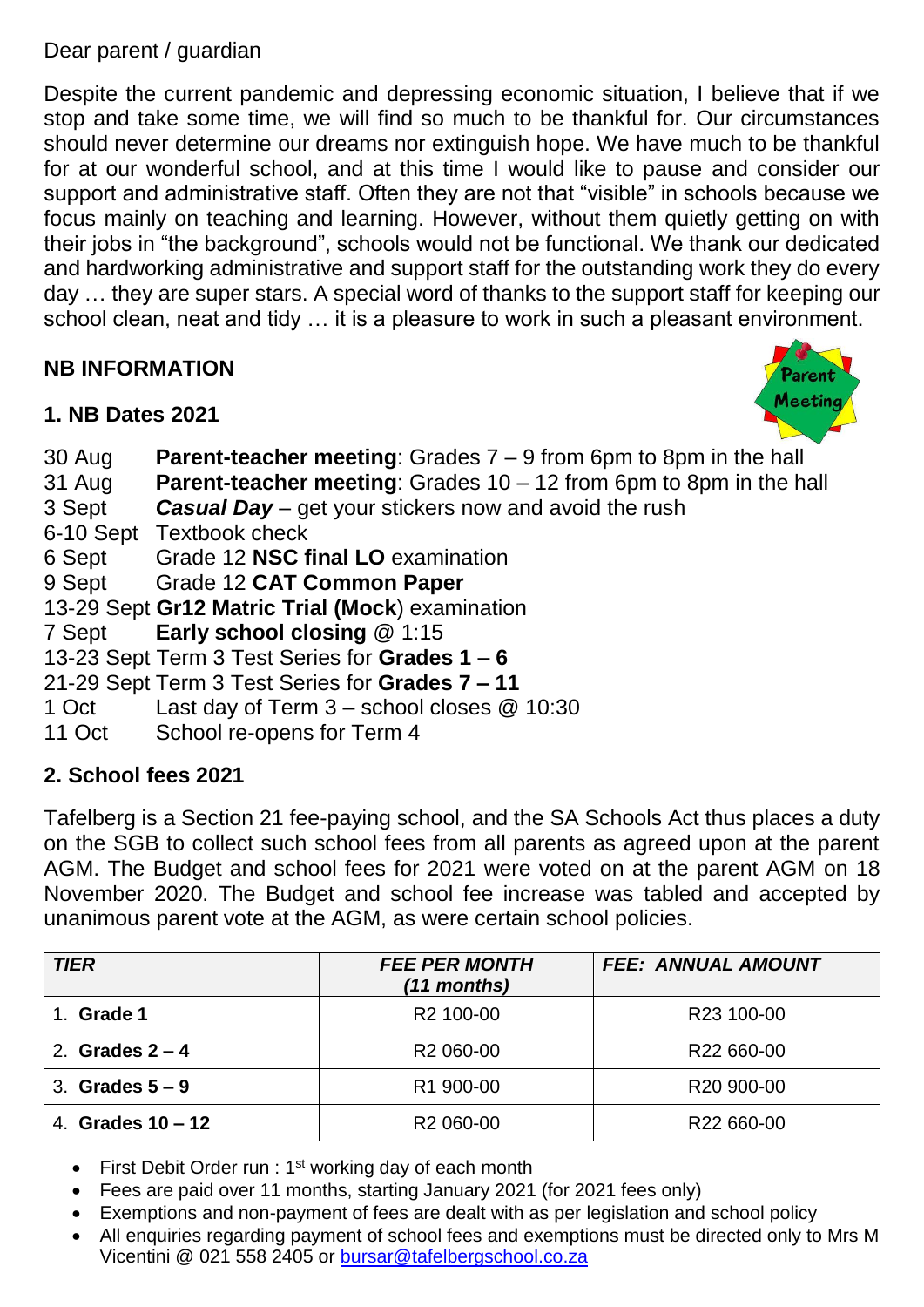#### **GENERAL NEWS**

#### **1. SGB vacancy**

Mr Tariq Thomas has taken a wonderful job opportunity abroad. Mr Thomas served on our Governing Body for 4 years in various roles which included Deputy Chair, Chair of the IT Committee and member of the Finance Committee, among others. We thank him for his contribution to our wonderful school, and wish him and his family well.

As a result of Mr Thomas' resignation we will hold a by-election soon. We will inform parents of the arrangements and process as soon as we have put our plans in place. Any Tafelberg parent may stand for election but we are now in need of a parent with an IT and finance background / knowledge to consider standing for election.

## **2. PTA**

Please support the dedicated group of moms and dads of the PTA who, through their fundraising efforts, help to keep school fee increases to a minimum, and also provide many "extras" for our learners.

- Reminder 3 Sept "Casual Day" stickers are available from the class teacher at R20 each. All queries can be sent to [leigh-ann@stokell.co.za](mailto:leigh-ann@stokell.co.za) or 082 927 2544. By purchasing a sticker you will not only be supporting a worthy cause but also assisting the PTA raise much-needed funds.
- Please continue to support the small-change fundraiser and keep swiping your MySchool and Makro cards at all participating stores. Thank you for your support.



#### **3. Budget 2022**

The SMT is busy compiling budget requests for the SGB Finance Committee. The Finance Committee will then draw up a draft 2022 budget and school fees, which will then be tabled at a full SGB meeting. Once approved by the SGB, the 2022 Budget and proposed school fees will be presented to a parent AGM on 17 November 2022 at 6pm in the school hall, for ratification.

#### **4. Term 3 School-Based Assessments**

Test schedules and "what to study" booklets will be handed to all learners on Tuesday 31 Aug. You can also consult the school website for this information. Please ensure your child is at school for all the formal assessments as per the schedule (Test Series).

#### **5. Sport practices – every Thursday from 3pm – 4pm**

Please encourage your child to attend practices, and where possible assist with transport arrangements by fetching your child after practice. The school will be providing transport for those who cannot get home after practice.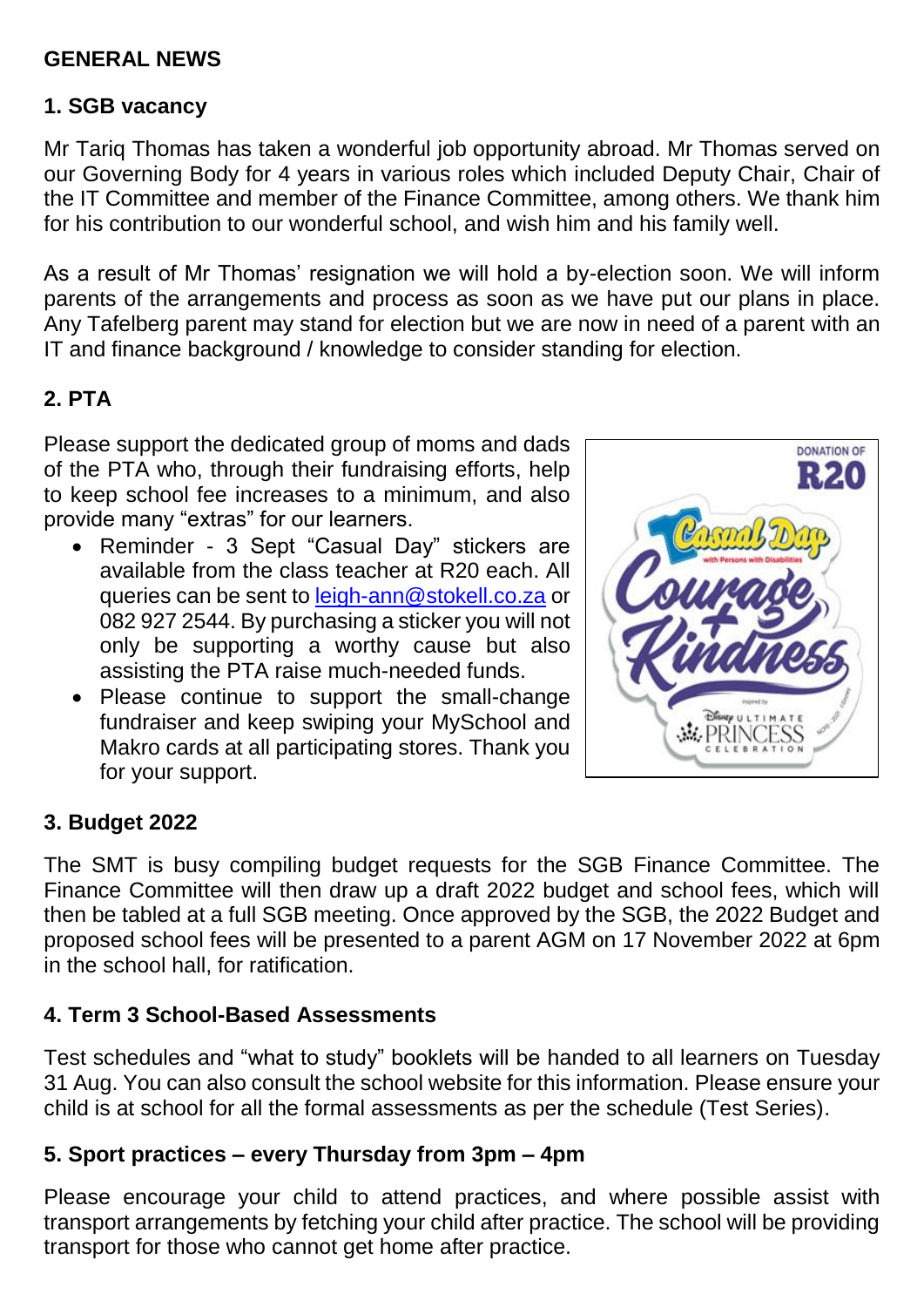# **6. Covid update**

As at the time of this Newsletter, we can report the following:

- 1 staff member has tested pos+.
- 1 learner has tested pos+
- 4 learners are in isolation

## **7. Covid-19 safety measures**

- Should your child test positive for Covid, or come into close contact with a covid pos+ person they are to self-isolate at home for the required period, before returning to school – please inform the school and forward a copy of the test result. Parents are reminded to inform the school if they themselves test positive, and to take the necessary precautions.
- Please remember to screen your child before they come to school. Should they show symptoms of Covid (temperature of 38<sup>°</sup>C and above, coughing, headaches, sore throat etc.) and or have come into close contact with a Covid positive person, they need to stay at home for the prescribed period before returning to school.
- As per our Covid policy, parents will be required to fetch their child immediately should the learner disregard our safety protocols – we need to be responsible and prevent the spread of Covid.
- **Parents must ensure that their child does not arrive late (i.e. after 8am) as this will compromise our safety protocols and measures.** Please, we need your co-operation in this regard. *Latecomers will have to wait outside at the learner gate.* Once all is in place, the learner gate will be opened to allow the orderly implementation of the screening of late comers.
- No parents nor visitors will be allowed entry to the school before 9am.
- All learners, parents, visitors etc. MUST wear a mask properly (covering both nose and mouth), in order to be allowed entry to the school grounds.
- A reminder that learners must wear a mask and not a "buff".

## **8. Reminders – general**

- Please be considerate of other road users and the residents around the school, and obey the basic road traffic rules. Traffic rules ensure the safety of all.
- Please inform the school asap should you not want your child's photograph to appear in our Newsletter and annual school Magazine.
- Please inform the school of any changes to phone numbers/addresses.
- The school in no way endorses any product, service or entity (nor any claim made by them) advertised in this Newsletter.

# **BE SMART … WEAR YOUR MASK**